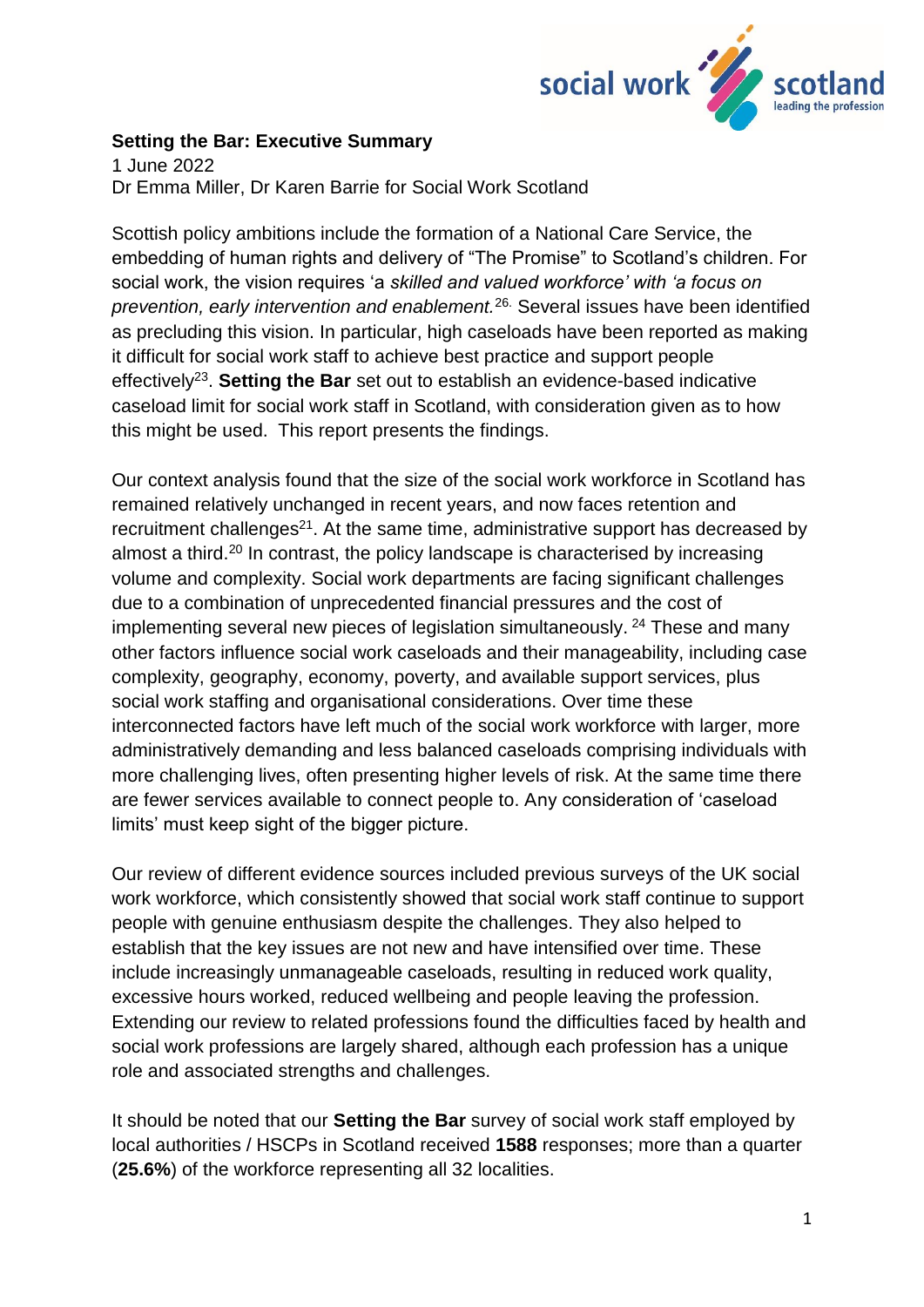The survey found that a range of interrelated push and pull factors influence social work perspectives about the profession. The ability to make a difference to people's lives **(69%)** and the core values of the profession **(67%)** are the two key factors holding people in their jobs. Relationships with the people and families supported (**62%**) and with colleagues **(58%)** are also highly valued**. 88%** agreed that they are *proud of their profession*, **43%** strongly. However, for too many, a range of pull factors are getting in the way, and a tipping point is reached, where the values to which they are committed are compromised, with wellbeing impacts, making the job untenable.

*"My caseload has been increasingly unmanageable over the past few years. I constantly feel like I am fire-fighting and delivering a poor standard of practice. This has led to me feeling burnt out and taking time off sick"*

Setting the Bar Survey Respondent

While almost half of our survey respondents selected *high Caseload* as one of the least satisfying things about their work **(47%**), *high administrative workload* **(78%)** and *lack of time for preventative work* **(65%)** were greater sources of dissatisfaction; in a subsequent question, fewer than **16%** reported *having enough time for preventative and anticipatory work*, at odds with policy ambitions.

Our evidence review also included the annual survey of Chief Social Work Officers (CSWOs) and survey of Newly Qualified Social Workers during the pandemic. What emerge most strongly are the norm of working unpaid overtime at all levels and shared concerns about lack of opportunities for learning and development, particularly in context of multiple policy agendas. There is a sense of being pulled in multiple directions, perhaps compounded by a reluctance to set boundaries with regard to what is humanly achievable. Alongside this is the desire to promote a better understanding of social work; and a concern that decision-making about people's lives is being driven by budgets.

Turning to the question of caseload limits, our rapid assessment of UK and international caseload literature and Social Work Scotland's consultation with CSWOs found consensus that, at an operational level, assessment should be made of the demands of individual cases in relation to the practitioner's knowledge, skills, expertise and capacity, and not simply the number of cases. This was echoed in the **Setting the Bar** survey responses. Alongside this, at a strategic level, an indicative caseload limit is recognised as necessary to remedy the "unfeasibly high"<sup>23</sup> caseloads many social workers hold. Our survey found widespread variation in caseload sizes, from less than five to more than 50, which average caseload figures mask (Adult social work **27.6**, Criminal Justice **27.4,** Children and Families **21.4).**  The number of cases, as expected, was a crude measure of caseload manageability such that e.g. eight respondents perceived caseloads of less than 10 as *"hard to manage*" while another eight reported that caseloads in excess of 50 were "*mostly*